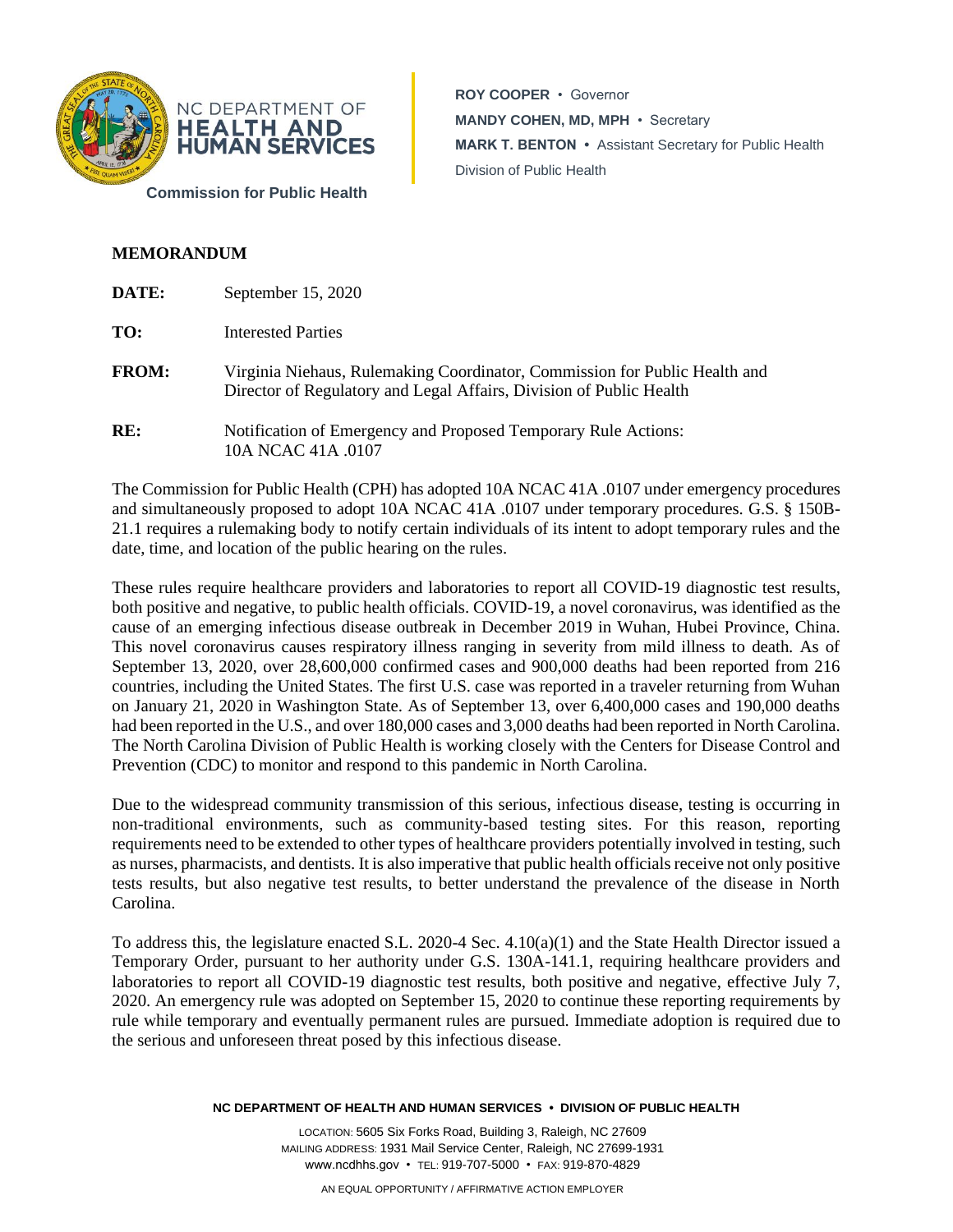The public hearing on the temporary rule is scheduled for Friday, October 9, 2020 at 10:00 a.m. by teleconference at (919) 715-0769 (no access code).

CPH is accepting public comments on the temporary rule from September 15, 2020 – October 16, 2020. You may submit comments by email to [cphcomment@lists.ncmail.net](mailto:cphcomment@lists.ncmail.net) or by mail to Virginia Niehaus, Rulemaking Coordinator, Commission for Public Health, 1931 Mail Service Center, Raleigh, NC 27699- 1931. Comments will also be accepted at the public hearing. The emergency rule and proposed temporary rule are attached to this memorandum and available at [https://cph.publichealth.nc.gov/.](https://cph.publichealth.nc.gov/)

If you have technical questions related to this memorandum or the rules, please contact Dr. Zack Moore, Epidemiology Section Chief, Division of Public Health at (919) 546-1725.

cc: Dr. Ronald May, Chair, Commission for Public Health Mr. Mark Benton, Assistant Secretary, Division of Public Health Dr. Zack Moore, Epidemiology Section Chief, Division of Public Health Ms. Kirsten Leloudis, Program Manager, Regulatory and Legal Affairs, Division of Public Health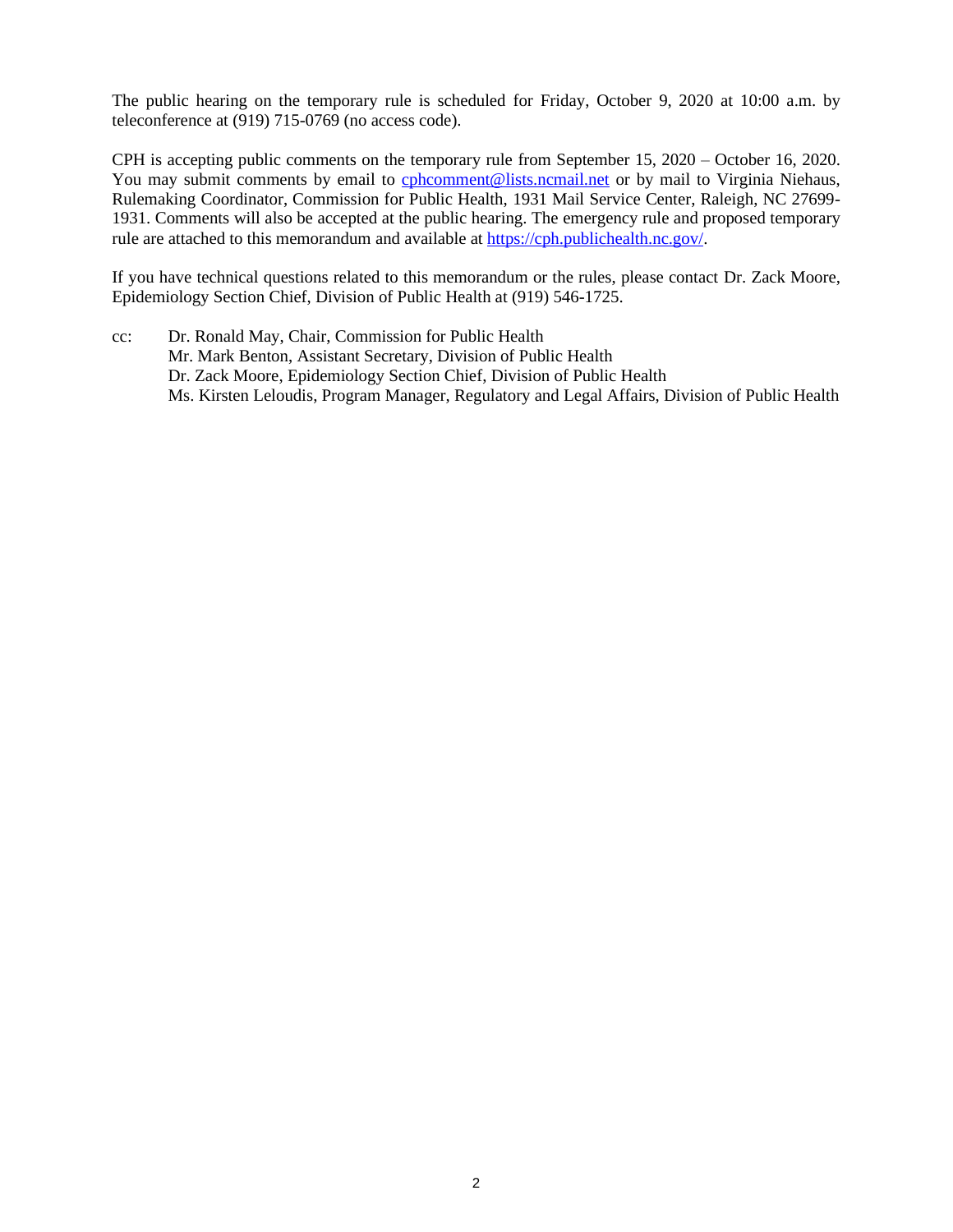$\frac{1}{2}$ 

## 10A NCAC 41A .0107 is adopted under emergency procedures as follows:

| 3  | 10A NCAC 41A .0107 | <b>REPORTING OF COVID-19 DIAGNOSTIC TEST RESULTS</b>                                                                         |
|----|--------------------|------------------------------------------------------------------------------------------------------------------------------|
| 4  |                    | (a) For purposes of this Rule, the following definitions shall apply:                                                        |
| 5  | (1)                | "COVID-19 diagnostic test" means any nucleic acid or antigen test that identifies SARS-CoV-2, the                            |
| 6  |                    | virus that causes COVID-19.                                                                                                  |
| 7  | (2)                | "Electronic laboratory reporting" means the automated messaging of laboratory reports sent to the                            |
| 8  |                    | Division of Public Health using a machine-readable electronic communication protocol.                                        |
| 9  | (3)                | "Healthcare provider" means a healthcare provider as defined in G.S. 130A-476(g).                                            |
| 10 | (4)                | "Laboratory" means a facility that performs testing on specimens obtained from humans for the                                |
| 11 |                    | purpose of providing information for health assessment and for the diagnosis, prevention, or                                 |
| 12 |                    | treatment of disease and is certified by the United States Department of Health and Human Services                           |
| 13 |                    | under the Clinical Laboratory Improvement Amendments of 1988 (CLIA) and implementing                                         |
| 14 |                    | regulations. This definition includes a healthcare provider who performs testing in an on-site facility                      |
| 15 |                    | that meets these requirements.                                                                                               |
| 16 |                    | (b) Each person in charge of a laboratory providing diagnostic service in this State shall report the results of all         |
| 17 |                    | COVID-19 diagnostic tests to the Division of Public Health using electronic laboratory reporting. For purposes of            |
| 18 |                    | COVID-19, a novel coronavirus under Rule $.0101(c)(1)$ of this Section, the required method of reporting set out in          |
| 19 |                    | Rules $.0101(c)$ and $.0102(d)(3)$ of this Section shall not apply. The report shall include all of the elements required to |
| 20 |                    | be reported under the United States Department of Health and Human Services, laboratory data reporting guidance,             |
| 21 |                    | which is hereby incorporated by reference, including any subsequent amendments and editions, and available free of           |
| 22 |                    | charge at https://www.hhs.gov/sites/default/files/covid-19-laboratory-data-reporting-guidance.pdf.                           |
| 23 |                    | (c) The requirements set forth in Paragraph (b) of this Rule shall be considered met if a laboratory:                        |
| 24 | (1)                | submits a COVID-19 Laboratory Data Automation Registration form to the Division of Public                                    |
| 25 |                    | Health and acts in good faith to onboard to electronic laboratory reporting. This form shall be                              |
| 26 |                    | submitted within seven calendar days of the date the laboratory starts performing COVID-19                                   |
| 27 |                    | diagnostic testing and shall contain the following elements:                                                                 |
| 28 |                    | the name, address, phone number, and CLIA number of the laboratory;<br>(A)                                                   |
| 29 |                    | the name, address, and phone number of the person in charge of the laboratory or that<br>(B)                                 |
| 30 |                    | person's designee;                                                                                                           |
| 31 |                    | the type of test performed, testing capacity, and whether the laboratory will use a third-<br>(C)                            |
| 32 |                    | party laboratory to perform part or all of the testing; and                                                                  |
| 33 |                    | if the laboratory will use a third-party laboratory to perform part or all of the testing, the<br>(D)                        |
| 34 |                    | information in Subparagraphs $(c)(1)(A)$ -(B) for the third-party laboratory; and                                            |
| 35 | (2)                | until onboarding to electronic laboratory reporting is complete:                                                             |
| 36 |                    | reports the results of positive COVID-19 diagnostic tests to the Division of Public Health,<br>(A)                           |
| 37 |                    | including all elements required in Paragraph (b) of this Rule, by secure telefax; and                                        |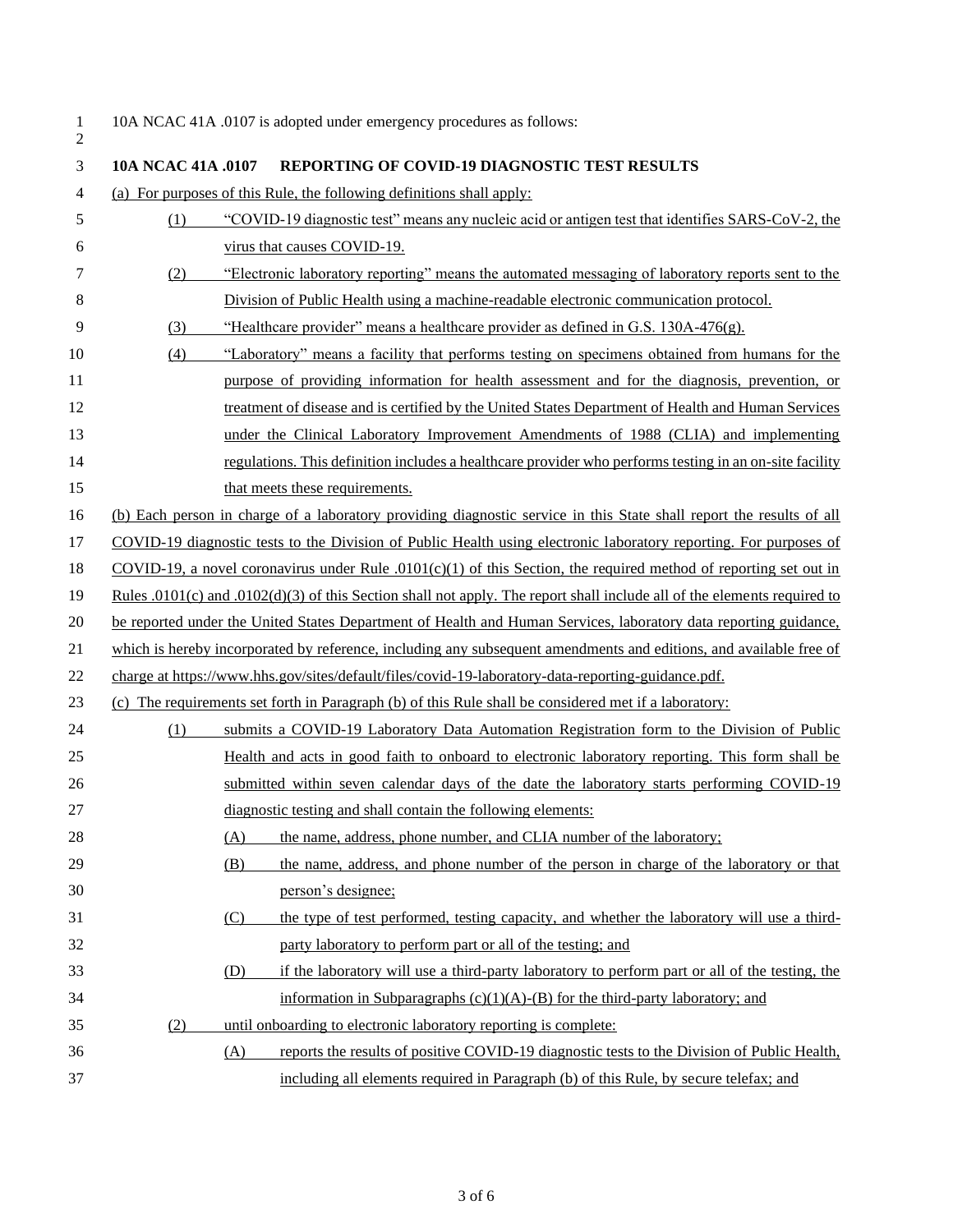| 1              | reports the aggregate number of positive and negative nucleic acid COVID-19 diagnostic<br>(B)                             |
|----------------|---------------------------------------------------------------------------------------------------------------------------|
| $\overline{c}$ | tests and the aggregate number of positive and negative antigen COVID-19 diagnostic tests                                 |
| 3              | per day to the Division of Public Health through an online survey.                                                        |
| 4              | (d) The requirements set forth in Paragraph (b) of this Rule shall be considered met if a laboratory that completes       |
| 5              | fewer than 50 total COVID-19 diagnostic tests per week submits results as set out in Subparagraph (c)(2) of this Rule.    |
| 6              | (e) Healthcare providers who order COVID-19 diagnostic testing in this State shall:                                       |
| 7              | report the results of positive COVID-19 diagnostic tests by secure telefax to the local health director<br>(1)            |
| 8              | in the county or district where the patient resides. The report shall contain:                                            |
| 9              | patient first and last name, date of birth, address, county of residence, phone number, sex,<br>(A)                       |
| 10             | race, and ethnicity;                                                                                                      |
| 11             | (B)<br>provider name, address, phone number, and NPI;                                                                     |
| 12             | (C)<br>the specimen collection date, the test order date, and the test result date;                                       |
| 13             | the test result; and<br>(D)                                                                                               |
| 14             | (E)<br>all other available elements required in Paragraph (b) of this Rule; and                                           |
| 15             | (2)<br>report the aggregate number of positive and negative nucleic acid COVID-19 diagnostic tests and                    |
| 16             | the aggregate number of positive and negative antigen COVID-19 diagnostic tests per day to the                            |
| 17             | Division of Public Health through an online survey.                                                                       |
| 18             | The requirements set forth in Paragraph (e) of this Rule shall be considered met if a healthcare provider:                |
| 19             | verifies that the laboratory that receives the specimen for testing will report the test result in<br>(1)                 |
| 20             | accordance with Paragraph (b) of this Rule; and                                                                           |
| 21             | includes patient first and last name, date of birth, address, county of residence, phone number, sex,<br>(2)              |
| 22             | race, ethnicity, and specimen collection date on the lab order.                                                           |
| 23             | (g) The requirement for healthcare providers to report COVID-19 diagnostic test results, as set out in Paragraph (e)      |
| 24             | of this Rule, is separate from the requirement for physicians to report suspected infections of COVID-19, a novel         |
| 25             | coronavirus, including positive COVID-19 diagnostic test results, in accordance with G.S. 130A-135 and Rules              |
| 26             | $.0101(a)$ and $.0102(a)$ of this Section.                                                                                |
| $27\,$         | (h) Laboratories and healthcare providers who are required to report under this Rule shall report positive COVID-19       |
| 28             | diagnostic test results immediately and negative COVID-19 diagnostic test results within 24 hours of receiving the        |
| 29             | result. Results reported to a local health department under this Rule shall be forwarded to the Division of Public Health |
| 30             | within 24 hours of receipt by the local health department.                                                                |
| 31             |                                                                                                                           |
| 32             | <b>History Note:</b><br>Authority G.S. 130A-134; 130A-135; 130A-139; 130A-141; 130A-141.1; S.L. 2020-4, Sec.              |
| 33             | $4.10(a)(1)$ ; P.L. 100-578; 42 C.F.R. 493;                                                                               |
| 34             | <b>Emergency Adoption Eff. September 25, 2020.</b>                                                                        |
| 35             |                                                                                                                           |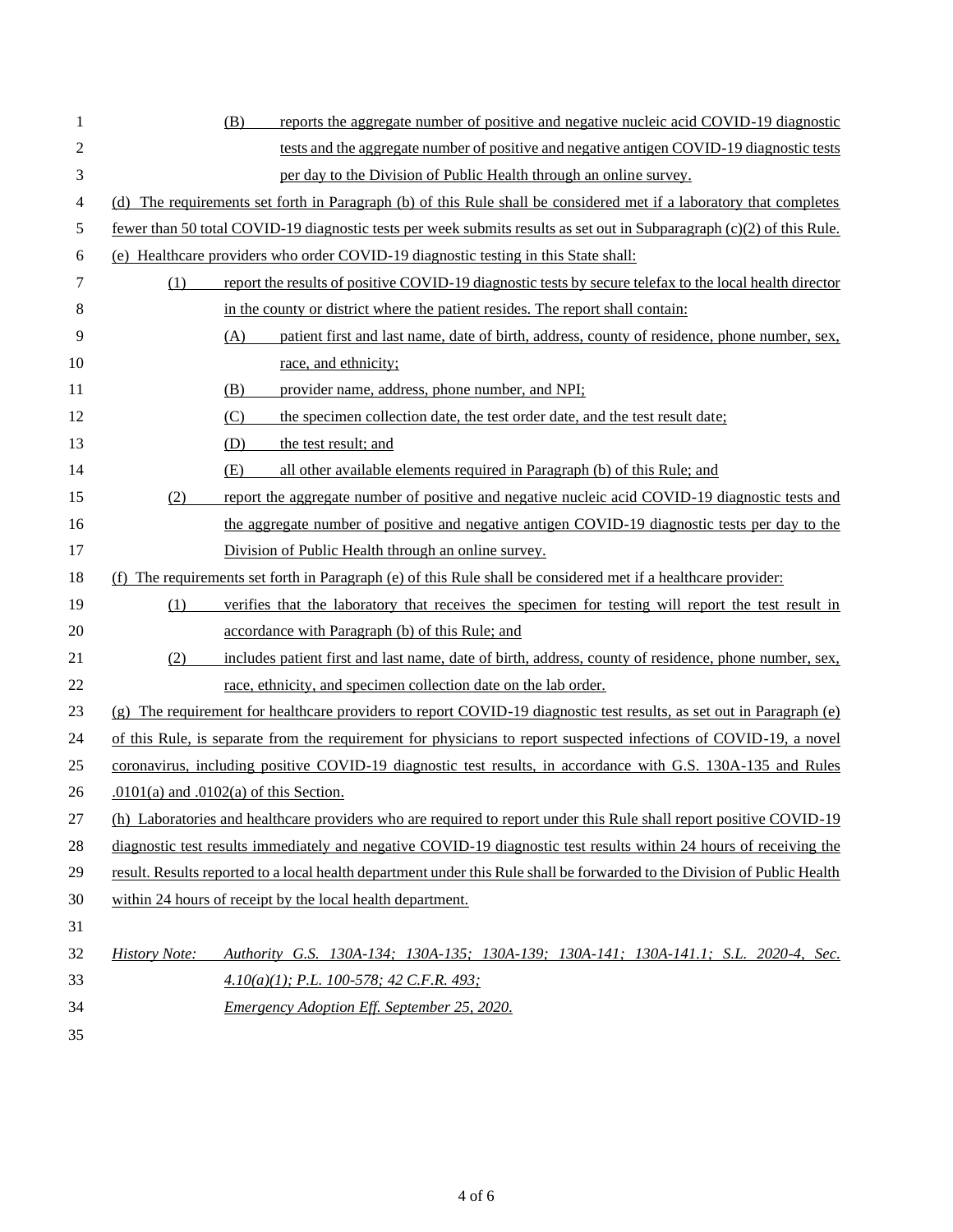| 10A NCAC 41A .0107 is proposed for adoption under temporary procedures as follows: |
|------------------------------------------------------------------------------------|
|                                                                                    |

| 3  | 104 NCAC 41A .0107 | REPORTING OF COVID-19 DIAGNOSTIC TEST RESULTS                                                                            |
|----|--------------------|--------------------------------------------------------------------------------------------------------------------------|
| 4  |                    | (a) For purposes of this Rule, the following definitions shall apply:                                                    |
| 5  | (1)                | "COVID-19 diagnostic test" means any nucleic acid or antigen test that identifies SARS-CoV-2, the                        |
| 6  |                    | virus that causes COVID-19.                                                                                              |
| 7  | (2)                | "Electronic laboratory reporting" means the automated messaging of laboratory reports sent to the                        |
| 8  |                    | Division of Public Health using a machine-readable electronic communication protocol.                                    |
| 9  | (3)                | "Healthcare provider" means a healthcare provider as defined in G.S. 130A-476(g).                                        |
| 10 | (4)                | "Laboratory" means a facility that performs testing on specimens obtained from humans for the                            |
| 11 |                    | purpose of providing information for health assessment and for the diagnosis, prevention, or                             |
| 12 |                    | treatment of disease and is certified by the United States Department of Health and Human Services                       |
| 13 |                    | under the Clinical Laboratory Improvement Amendments of 1988 (CLIA) and implementing                                     |
| 14 |                    | regulations. This definition includes a healthcare provider who performs testing in an on-site facility                  |
| 15 |                    | that meets these requirements.                                                                                           |
| 16 |                    | (b) Each person in charge of a laboratory providing diagnostic service in this State shall report the results of all     |
| 17 |                    | COVID-19 diagnostic tests to the Division of Public Health using electronic laboratory reporting. For purposes of        |
| 18 |                    | $COVID-19$ , a novel coronavirus under Rule $.0101(c)(1)$ of this Section, the required method of reporting set out in   |
| 19 |                    | Rules .0101(c) and .0102(d)(3) of this Section shall not apply. The report shall include all of the elements required to |
| 20 |                    | be reported under the United States Department of Health and Human Services, laboratory data reporting guidance,         |
| 21 |                    | which is hereby incorporated by reference, including any subsequent amendments and editions, and available free of       |
| 22 |                    | charge at https://www.hhs.gov/sites/default/files/covid-19-laboratory-data-reporting-guidance.pdf.                       |
| 23 |                    | (c) The requirements set forth in Paragraph (b) of this Rule shall be considered met if a laboratory:                    |
| 24 | (1)                | submits a COVID-19 Laboratory Data Automation Registration form to the Division of Public                                |
| 25 |                    | Health and acts in good faith to onboard to electronic laboratory reporting. This form shall be                          |
| 26 |                    | submitted within seven calendar days of the date the laboratory starts performing COVID-19                               |
| 27 |                    | diagnostic testing and shall contain the following elements:                                                             |
| 28 |                    | the name, address, phone number, and CLIA number of the laboratory;<br>(A)                                               |
| 29 |                    | (B)<br>the name, address, and phone number of the person in charge of the laboratory or that                             |
| 30 |                    | person's designee;                                                                                                       |
| 31 |                    | the type of test performed, testing capacity, and whether the laboratory will use a third-<br>(C)                        |
| 32 |                    | party laboratory to perform part or all of the testing; and                                                              |
| 33 |                    | if the laboratory will use a third-party laboratory to perform part or all of the testing, the<br>(D)                    |
| 34 |                    | information in Subparagraphs $(c)(1)(A)$ -(B) for the third-party laboratory; and                                        |
| 35 | (2)                | until onboarding to electronic laboratory reporting is complete:                                                         |
| 36 |                    | reports the results of positive COVID-19 diagnostic tests to the Division of Public Health,<br>(A)                       |
| 37 |                    | including all elements required in Paragraph (b) of this Rule, by secure telefax; and                                    |
|    |                    |                                                                                                                          |